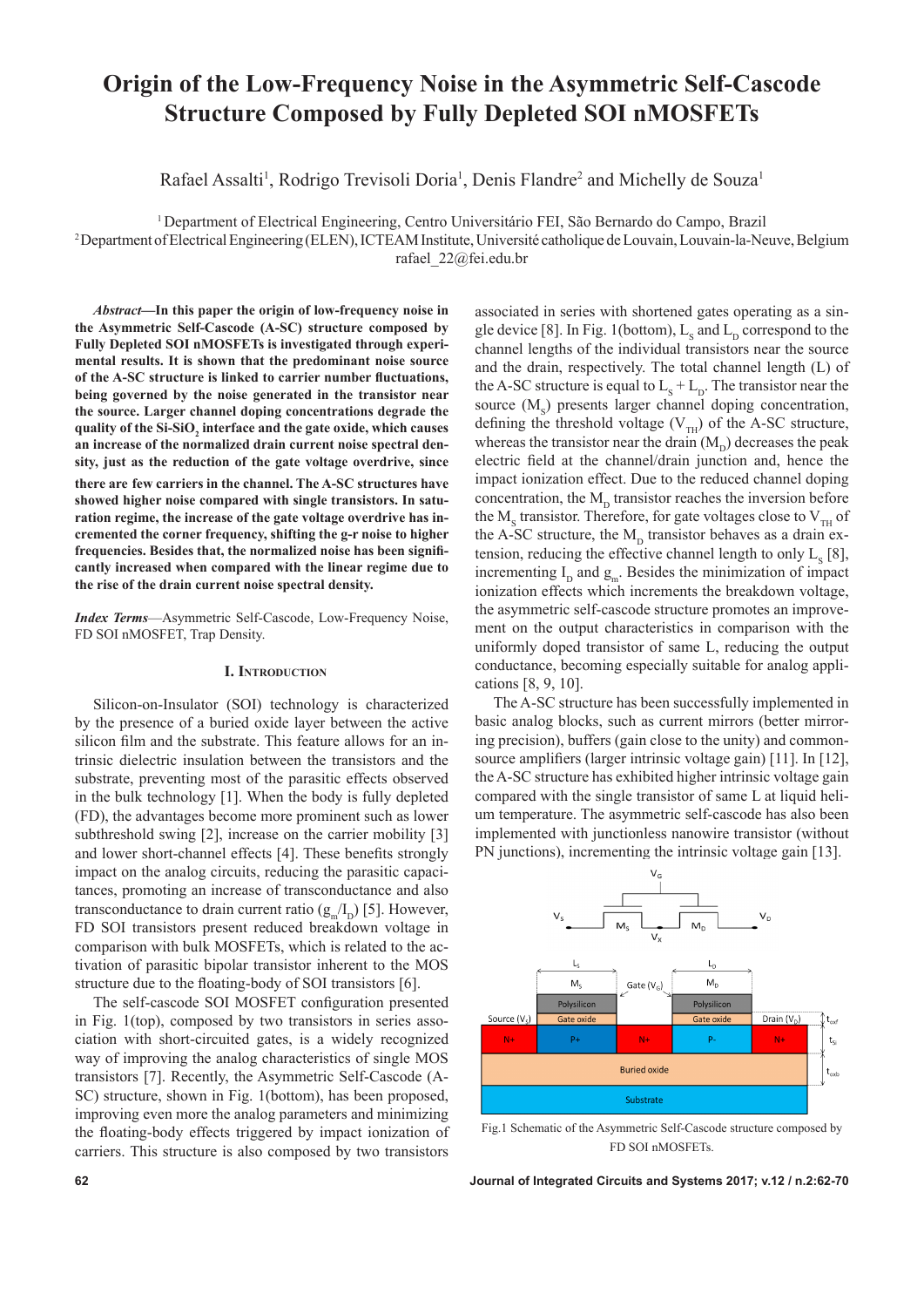An important parameter for analog applications is the Low-Frequency Noise (LFN). The excess of noise above the known thermal and shot noises that arise at low frequencies is called low-frequency noise. This parameter defines the minimum limit above which an input signal can be detected, and significantly impacts the signal to noise ratio [14]. Besides that, the low-frequency noise is a nondestructive tool to characterize the trap density, since the carriers are confined to a narrow superficial channel under the gate oxide, being sensitive to traps located at the interfaces, in the silicon depletion layer and in the gate oxide [15].

The low-frequency noise is normally dominated by  $1/f<sup>\gamma</sup>$ noise (where f is the frequency), also named flicker noise, which results in random variations in the drain current caused by two physical mechanisms: fluctuations in the number of carriers [16] or/and in the mobility [17], which affect the device electrical conductivity. In case of flicker noise dominated by carrier number fluctuations, the frequency exponent (γ) varies from 0.7 to 1.3 [14]. If  $\gamma = 1$  the trap density is uniform in the gate oxide depth, if  $\gamma$  < 1 the trap density is larger close to the Si-SiO<sub>2</sub> interface and if  $\gamma > 1$  the trap density is higher in the gate oxide. On the other hand, if the flicker noise is dominated by mobility fluctuations, the frequency exponent is always equal to one [14].

At specific conditions, the generation-recombination noise (g-r) can become the dominant noise component, which is linked to the capture and emission of carriers between the channel and the traps, exhibiting a Lorentzian spectrum (plateau followed by  $1/f^2$  roll-off). The g-r noise is significant when the Fermi level is close to the trap energy level since the carrier capture and emission time constants are almost equal [14].

This paper aims at analyzing the LFN in the asymmetric self-cascode composed by FD SOI nMOSFETs for different gate and drain voltages, and channel doping concentrations in the transistors near the source and the drain of the A-SC structure, comparing with single devices. The effective trap density  $(N_T)$  and its effective depth in the gate dielectric  $(x)$ are also extracted. In Section II, a brief description of the measurement setup and the device characteristics are presented. Section III and IV exhibit the DC and the LFN analysis of the A-SC structures, respectively. Finally, Section V presents the main conclusions of this work.

## **II. Device Characteristics and Measurement Setup**

The studied transistors along the work have been fabricated in a 150nm FD SOI technology from OKI Semiconductors, presenting gate oxide thickness  $(t_{\text{ov}})$  of 2.5nm, silicon film thickness ( $t_{\rm sc}$ ) of 40nm and buried oxide thickness ( $t_{\rm sc}$ ) of 145nm. The single transistors present channel width (W) of 10µm and channel length of 150nm. Three different channel doping concentrations have been evaluated, leading to threshold voltages of 0.02, 0.33 and 0.57V. The A-SC structures have been formed by the series association of the previously mentioned  $L = 150$ nm devices, maintaining the transistor with higher threshold voltage close to the source.

**Journal of Integrated Circuits and Systems 2017; v.12 / n.2:62-70 63**

The experimental measurements were obtained with the Agilent 4156C Semiconductor Parameter Analyzer. To extract the low-frequency noise, the drain voltage was amplified by the SR560 low-noise amplifier. In sequence, this signal was inserted into an Agilent 4395 spectrum analyzer.

# **III. DC Analysis**

Firstly, a DC study is performed as a way to evaluate the effects of different channel doping concentrations and the implementation of the asymmetric self-cascode on the input characteristics of this technology. Fig. 2 presents the drain current as a function of the gate voltage for single devices and A-SC structures varying the channel doping concentration. For single transistors, it is well known that the increment of the channel doping concentration increases  $V_{\text{th}}$ . The same characteristic is obtained for the A-SC structures, since the larger the channel doping concentration of the  $M_s$  transistor, the higher the threshold voltage.

Also, we verify a reduction in the drain current level compared with the single transistors of same  $V_{TH}$ , which is related to the presence of  $M<sub>D</sub>$  transistor in series, enlarging the resistance for the current flow. This can be better visualized by Fig. 3 by presenting the transconductance as a function of the gate voltage overdrive ( $V_{GT} = V_{GS} - V_{TH}$ ). Although the A-SC structures present effective channel length similar to  $L<sub>s</sub>$  around the threshold voltage, there is a reduction of  $g_m$  linked to the  $M_D$  transistor. As  $V_{GT}$  increases, the effective channel length tends to  $L_s + L_p$  due to the closer electron concentrations in the  $M_s$  and  $M_p$  transistors [8], and the transconductance of the A-SC structure tends to half  $g_{m}$  of single transistors. Besides that, the larger the channel doping concentration of the  $M_s$  and  $M_p$  transistors, the lower  $g_m$  due to the reduction of carrier mobility.

## **IV. Low-Frequency Noise Analysis**

In this section, the low-frequency noise will be assessed for single transistors and A-SC structures operating in linear ( $V_{DS}$  = 50mV) and saturation ( $V_{DS}$  = 0.7V) regimes. Also, the effective trap density will be extracted as well as its distribution along the gate oxide depth.

# *A. LFN – linear regime*

Fig. 4 presents the drain voltage noise spectral density  $(S_{\text{Vd}})$  as a function of the frequency for the A-SC (V<sub>THS</sub> = 0.57V,  $V_{THD} = 0.02V$ ) structure varying the gate voltage overdrive. The noise inherent of the measurement system (base-noise) is also indicated. One can see that the larger the gate voltage overdrive, the lower the drain voltage noise spectral density, incrementing the signal to noise ratio. Also, the drain voltage noise tends to the base-noise, whose spectrum is almost constant in all range of frequencies, becoming practically a white noise.

Based on simple equations, it is possible to convert  $S_{\rm{Vd}}$  in drain current noise spectral density  $(S<sub>td</sub>)$ , as presented in Fig.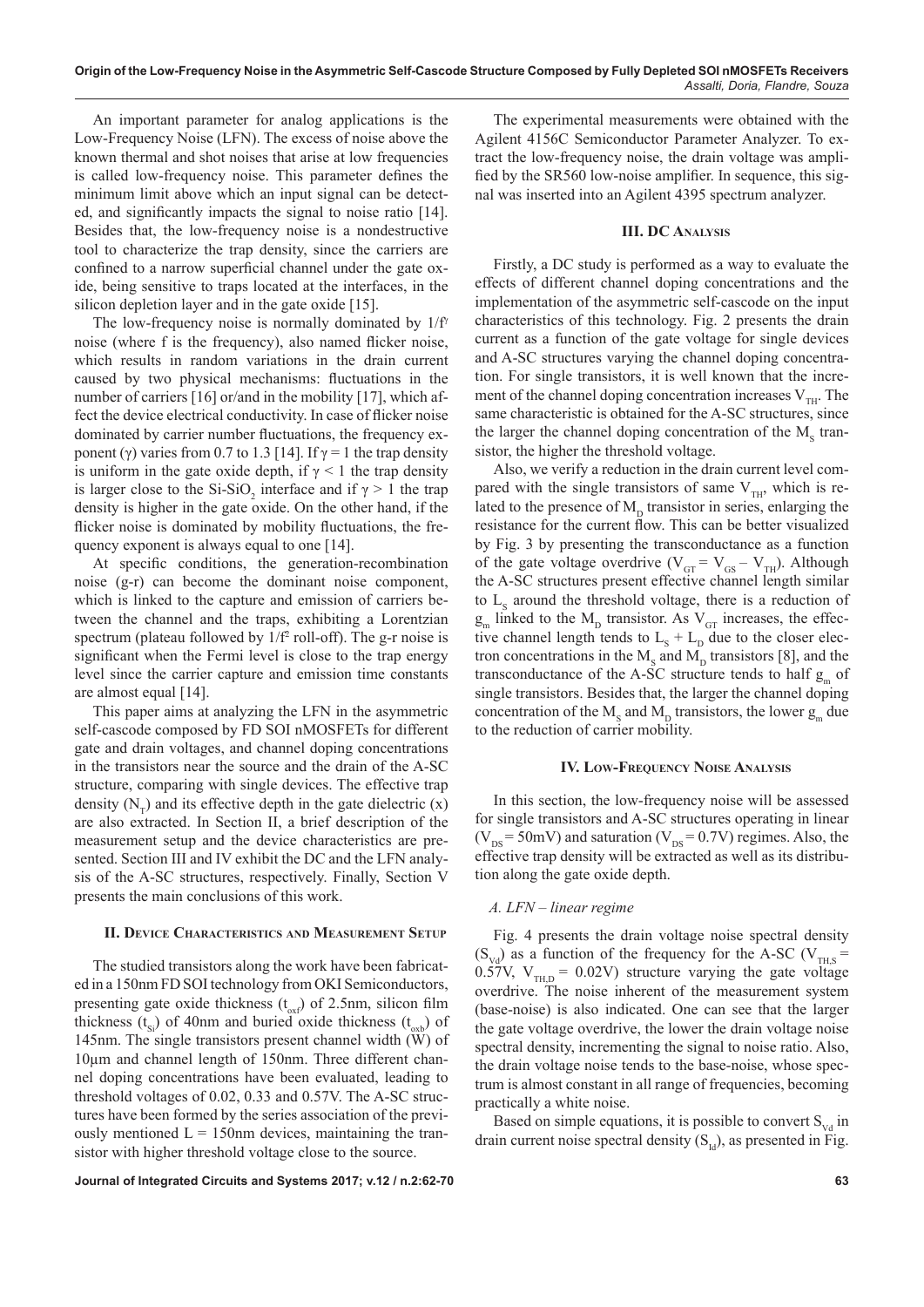5 for the same A-SC structure analyzed in Fig. 4. The 1/f and 1/f2 lines are also shown in order to identify the trends of the noise curves. We note that the A-SC structure can present either  $1/f^{\gamma}$  or  $1/f^2$  behavior depending on  $V_{GT}$  and frequency range. For  $V_{GT} \ge 0V$ , only 1/f noise component is observed. At  $V_{GT} = -100 \text{mV}$  and higher frequencies,  $1/f^2$  noise is noticed, which is related to the presence of Lorentzians.

The lowest gate voltage overdrive presents the minimum drain current noise spectral density in the entire frequency spectrum, which is related to the operation in subthreshold regime, where the free carrier concentration in the channel is reduced. When  $V_{GT} = 0V$ , the formation of a superficial inversion layer increments  $S_{\text{Id}}$ . However, for  $V_{\text{GT}} > 0$ V, the overall noise does not increase, indicating that the carrier number fluctuations are the 1/f noise origin [14].

The thermal noise limit of the transistors  $(S<sub>Id,thermal</sub>)$  can be obtained through (1), where k is the Boltzmann constant, T is the absolute temperature, which is equal to 300K, and  $\gamma$ ' is a constant equals 1/2 and 2/3 in weak and strong inversions, respectively [18], and is different from the frequency exponent (γ) of noise. The thermal noise varies from  $5 \times 10^{-1}$ <sup>25</sup>A<sup>2</sup>/Hz to  $6 \times 10^{-24}$ A<sup>2</sup>/Hz when the gate voltage overdrive is changed from –100mV to 200mV. As expected, the thermal noise is several orders of magnitude lower than the obtained 1/f and 1/f2 noise components.



Fig.2 Drain current as a function of the gate voltage for single devices (open symbols) and A-SC structures (closed symbols) extracted at  $V_{DS}$  = 50mV.



Fig.3 Transconductance as a function of the gate voltage overdrive for single devices (open symbols) and A-SC structures (closed symbols) extracted at  $V_{DS} = 50$ mV.



Fig.4 Drain voltage noise spectral density as a function of the frequency for the A-SC ( $V_{THS} = 0.57V$ ,  $V_{THD} = 0.02V$ ) structure varying  $V_{GT}$ .



Fig.5 Drain current noise spectral density as a function of the frequency for the A-SC ( $V_{\text{THS}}$  = 0.57V,  $V_{\text{THD}}$  = 0.02V) structure extracted at different  $V_{\text{GT}}$ 

$$
S_{Id.thermal} = 4.k.T.g_m.\gamma'
$$
 (1)

**64 Journal of Integrated Circuits and Systems 2017; v.12 / n.2:62-70**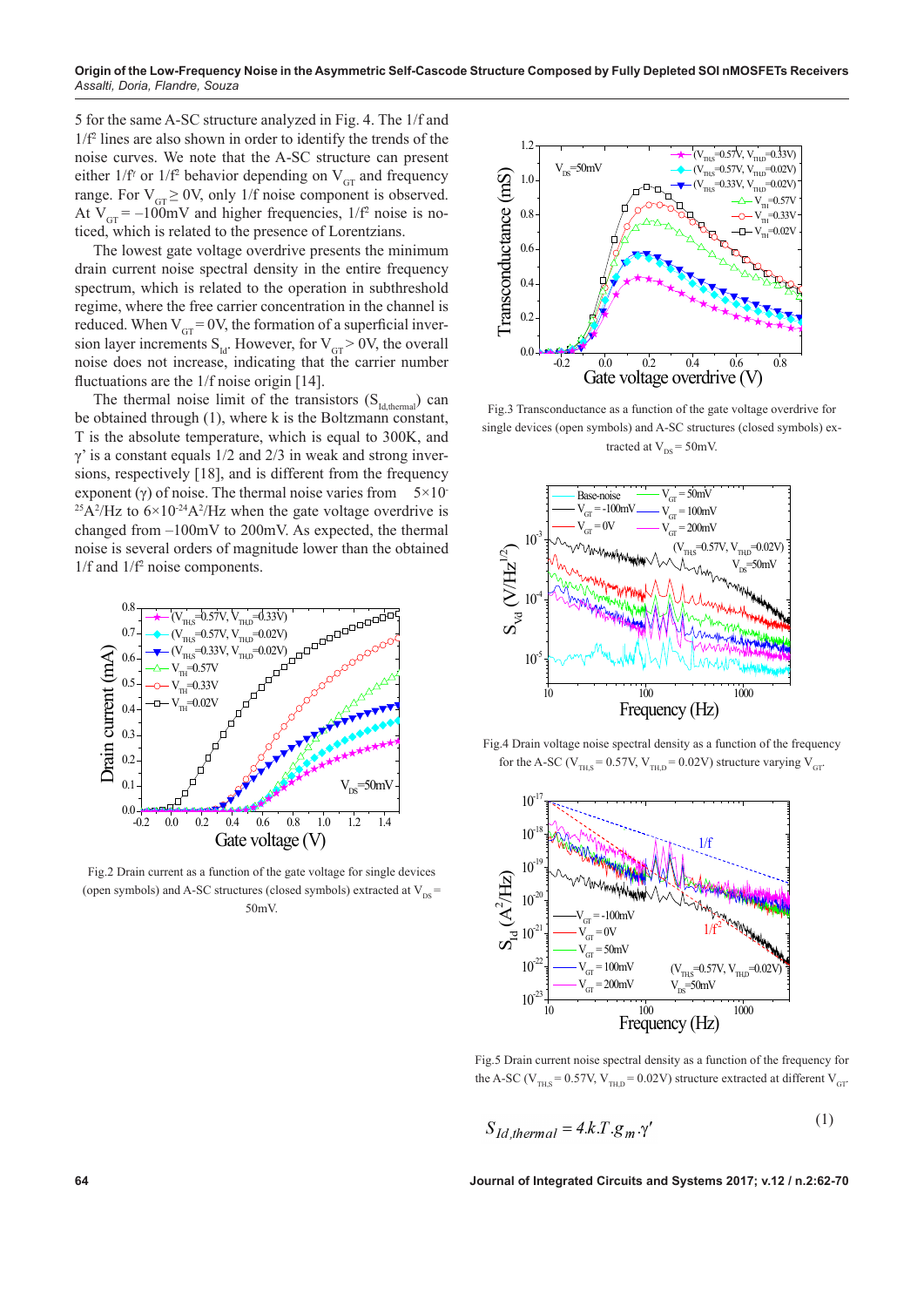Normalizing the drain current noise by the square of the drain current  $(S_{\text{Id}}/I_{\text{D}}^2)$  in Fig. 6, it is possible to evaluate the LFN independently of  $I_D$ . One can see for  $V_{GT} \ge 0$ V that the flicker noise changes from  $1/f<sup>1.3</sup>$  to  $1/f<sup>0.7</sup>$  as the frequency increases. Also, when  $V_{GT}$  is reduced,  $S_{Id}/I_D^2$  increments, which is linked to the reduced free carrier concentration in the channel. Therefore, the traps activation and deactivation become more effective in causing fluctuations on  $I_p$  [14].

As a way to determine the origin of the LFN source, Fig. 7 exhibits  $S_{\text{Id}}/I_D^2$  and  $(g_m/I_D)^2$  characteristics as a function of the drain current extracted at frequency of 45Hz for single transistors (A) and A-SC structures (B). According to [19], if  $S_{\text{Id}}/I_{\text{D}}^2$  is correlated to  $(g_{\text{m}}/I_{\text{D}})^2$  ratio, the noise is related to carrier number fluctuations, whereas the occurrence of other trends evidences an influence of the mobility fluctuations on the LFN. Fig. 7(A) shows close dependence between  $S_{i,j}$  $I_{D}^2$  and  $(g_{m}/I_{D})^2$  ratio, indicating that the carrier number fluctuations is the dominant noise source, which is linked to the carrier trapping and detrapping mechanisms at the  $Si-SiO<sub>2</sub>$ interface and in the gate oxide.



Fig.6 Normalized drain current noise spectral density as a function of the frequency for the A-SC ( $V_{TH,S} = 0.57V$ ,  $V_{TH,D} = 0.02V$ ) structure extracted at different  $V_{GT}$ 



Fig.7 Normalized drain current noise spectral density (left axis, symbols) and  $(g_m/I_p)^2$  ratio (right axis, lines) as a function of the drain current for single devices (A) and A-SC structures (B) at frequency of 45Hz.

However, for the single transistor with  $V_{TH} = 0.02V$  and larger  $I_{\text{D}}$ , the noise mechanism is changed to carrier number fluctuations with correlated mobility fluctuations. In this case, the carrier capture causes a mobility scattering. From Fig. 7(B), one can also notice a significant correlation between  $S_{\text{Id}}/I_{\text{D}}^2$  and  $(g_{\text{m}}/I_{\text{D}})^2$  for all A-SC structures. Therefore, by associating single transistors in series, there is no change in the dominant noise source, which continues to be the carrier number fluctuations in this technology. Besides that, the resistance of the intermediate N+ diffusion region does not have significant importance on the noise origin, since there is no increase of  $S_{\text{Id}}/I_{\text{D}}^2$  for larger  $I_{\text{D}}$ , which could indicate the series resistance as the main noise source [14].

The A-SC structure is characterized by the presence of two different gate voltage overdrives, one related to the  $M_{D}$ transistor and the other to the  $M<sub>s</sub>$  transistor. In order to analyze the influence of each transistor in the noise of the A-SC structure, Fig. 8 shows  $S_{Id}/I_D^2$  as a function of the frequency for A-SC structures and single transistors biased at same gate voltage as the A-SC structure (leading to different  $V_{\text{GT}}$ between  $M_s$  and  $M_p$  transistors). By analyzing the figure, it does not matter the gate voltage overdrive and the channel doping concentrations of the transistors which compose the A-SC structure, in all cases, the noise of the A-SC structure is dominated by the noise generated in the  $M_s$  transistor, since the  $M_{D}$  transistor is biased in higher  $V_{GT}$  for the same  $V_{GS}$ , reducing its noise. In Fig. 8(A), (B) and (C), the correct V<sub>GT</sub> for the M<sub>D</sub> transistors should be 240mV, 450mV and 210mV, respectively, instead of 200mV, 400mV and 200mV. If these gate voltage overdrives were used, the noise in the  $M<sub>p</sub>$  transistor would be lower, which does not affect the performed analysis.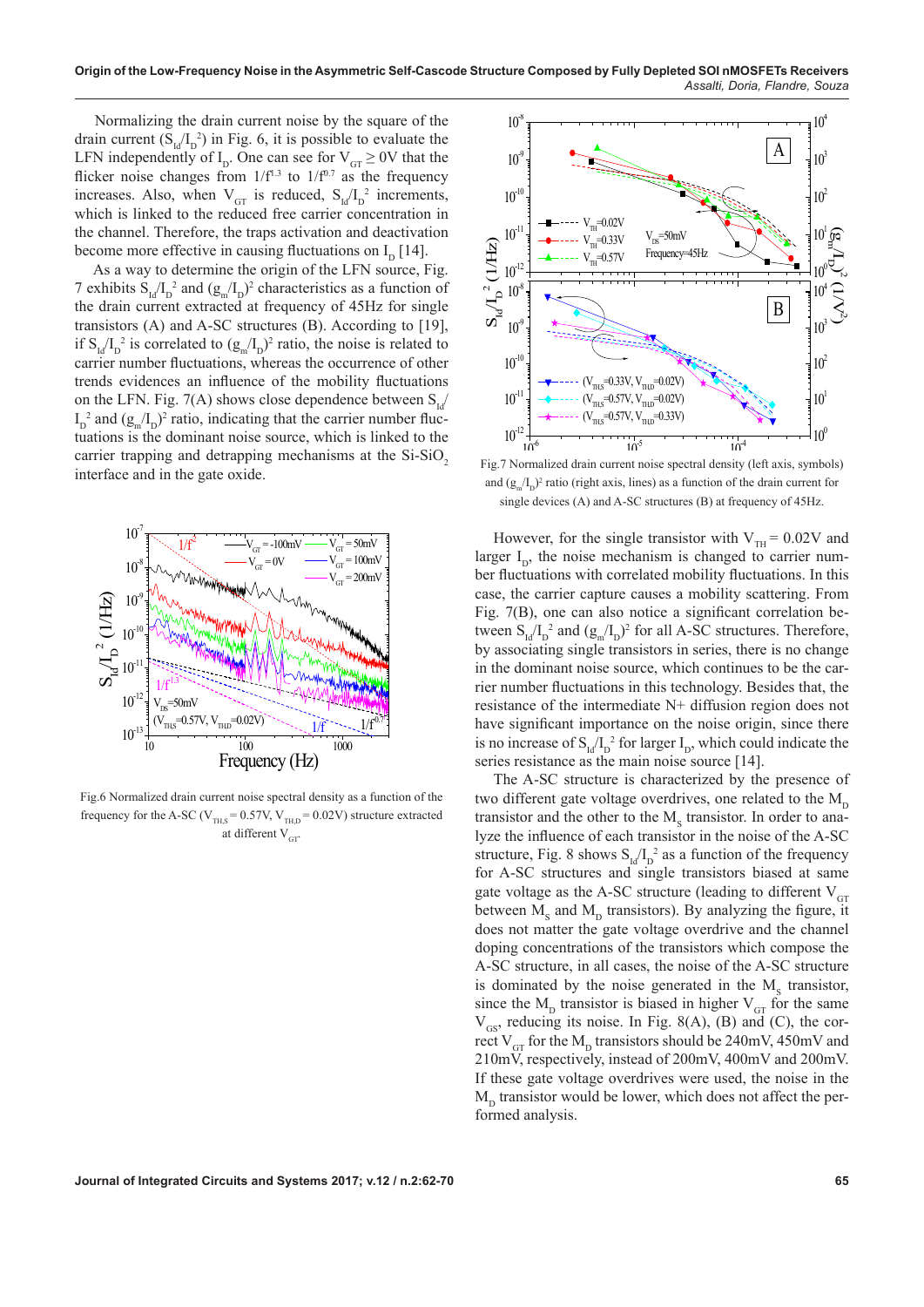Fig. 9 shows the normalized noise as a function of the frequency extracted at  $V_{GT}$  of  $-100mV$  (A), 0V (B) and 100mV (C) for single devices and A-SC structures. In subthreshold regime, both  $1/f$  and  $1/f<sup>2</sup>$  noises are verified for all single transistors and A-SC structures. With the increment of  $V_{\text{CP}}$ only 1/f noise is present, as observed in Fig. 5.

For single transistors, the increase of the channel doping concentration worsens the normalized noise for all gate voltage overdrives due to the larger dose of ionic implantation, which degrades the quality of the gate oxide and the silicon interface, generating more traps. Besides that, the rise of the channel doping concentration diminishes the carrier mobility, reducing the drain current, making the drain current more susceptible to fluctuations due to the carrier trapping and detrapping mechanisms.

For A-SC structures, the presence of two transistors with same dimensions in series association doubles the gate area when compared to single transistors, incrementing the amount of traps in the gate oxide and the silicon interface, intensifying the normalized noise.



Fig.8 Normalized drain current noise spectral density as a function of the frequency for the A-SC ( $V_{\text{THS}} = 0.57V$ ,  $V_{\text{THD}} = 0.33V$ ) (A), ( $V_{\text{THS}} = 0.57V$ ,  $V_{THD} = 0.02V$ ) (B) and ( $V_{THS} = 0.33V$ ,  $V_{THD} = 0.02V$ ) (C) structures.



Fig. 9 Normalized drain current noise spectral density as a function of the frequency extracted at  $V_{GT}$  = -100mV (A),  $V_{GT}$  = 0V (B) and  $V_{GT}$  = 100mV (C) for single devices and A-SC structures.

This increase in the normalized noise for all A-SC structures is observed in Fig. 9(B) and (C) in the entire frequency spectrum. Besides that, if the A-SC configuration is composed by noisier transistors, the noise will be larger. Therefore, the highest normalized noise was observed for the A-SC ( $V_{THS} = 0.57V$ ,  $V_{THD} = 0.33V$ ) structure, since these single devices exhibit larger noise due to the larger channel doping concentration.

The effective trap density and its effective depth in the gate dielectric can be obtained through (2) and (3), respectively, according to [14, 20]

$$
N_T = \frac{S_{Id} \cdot f.W.L.C_{oxf}^2}{q^2.k.T.\lambda.g_m^2}
$$
 (2)

$$
x = \lambda \cdot ln(1/2\pi f \cdot \tau_0)
$$
 (3)

where  $C_{\text{out}}$  is the gate capacitance per unit area, given by the ratio between the oxide permittivity and the gate oxide thickness, q is the electron elementary charge,  $\lambda$  is the tunneling attenuation length in the gate oxide, approximately equals 10<sup>-8</sup>cm for the Si-SiO<sub>2</sub> interface, and  $\tau_0$  is the minimum trap time constant, which is assumed equal to  $10^{-10}$ s [14]. In (3), it is admitted that the charge exchange among the traps and the channel is purely elastic [20].

Fig. 10 presents the effective trap density as a function of the gate voltage overdrive for single transistors and A-SC structures extracted at frequency of 45Hz. At  $V_{GT} = -100$ mV,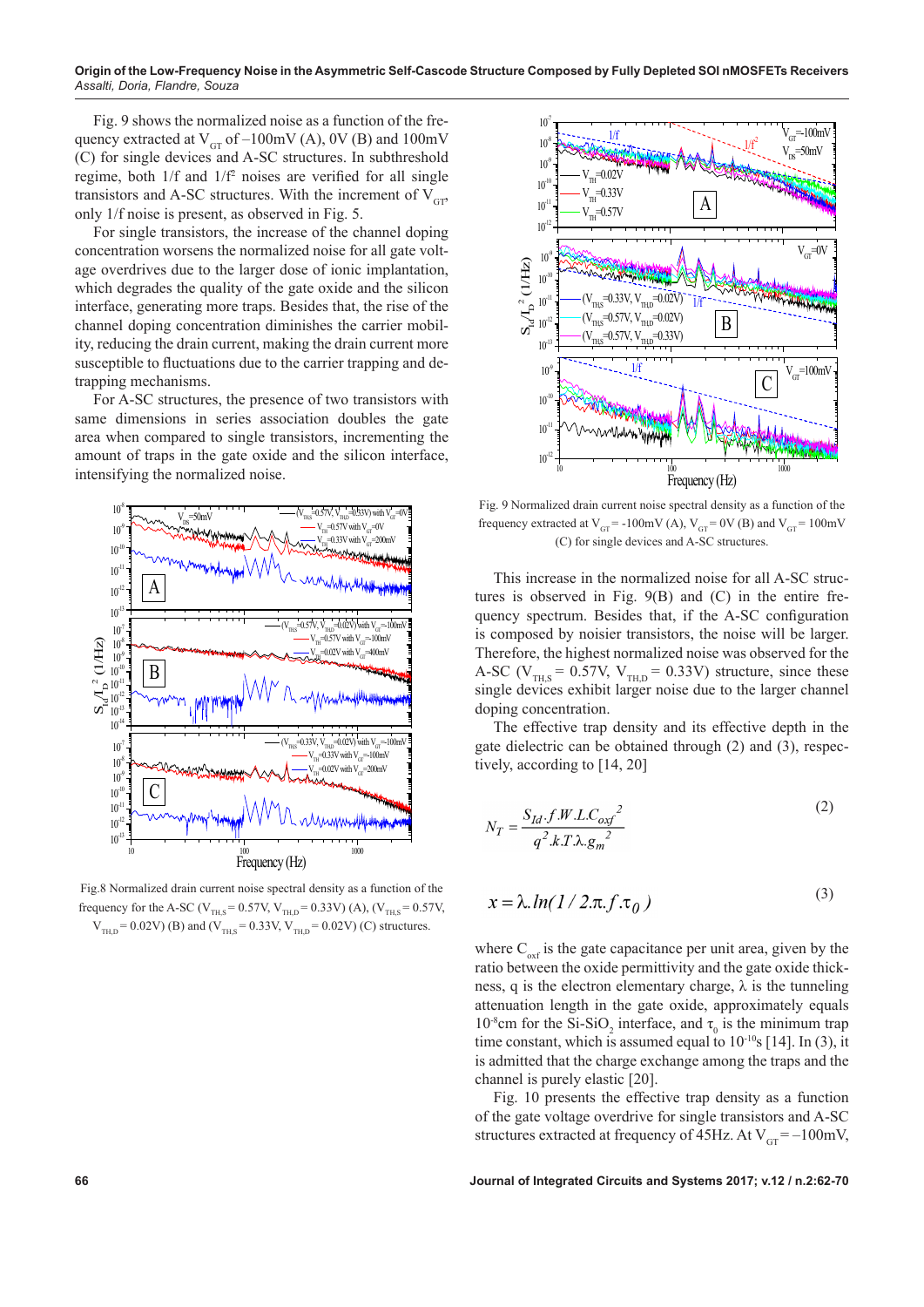the effective trap density reaches the maximum value for any transistor, which is in accordance with the larger normalized noise verified in Fig. 6. For higher gate voltage overdrive, one can notice a reduction of the effective trap density for all devices, reaching the minimum around  $V_{GT} = 100 \text{mV}$  and then a slight increment of  $N<sub>T</sub>$  is noted. As expected, the increase of the channel doping concentration raises the effective trap density.

When analyzed the A-SC structures, it is evident the larger effective trap density compared with single transistors for  $V_{\text{GT}} \leq 100$ mV. When the gate voltage overdrive is incremented, the effective channel length of the A-SC structure tends to  $L_s + L_p$ . In this condition, it is necessary to substitute L for approximately  $L_s + L_p$  in (2) to correct and increase the effective trap density. In Fig. 10, for the sake of simplicity, it was used  $L = L_s$  in (2) for all A-SC structures. It is possible to see that the A-SC ( $V_{TH, S} = 0.33 V, V_{TH, D} = 0.02 V$ ) and ( $V_{TH, S} =$ 0.57V,  $V_{TH,D} = 0.02V$ ) structures exhibit the highest effective trap density in almost all  $V<sub>GT</sub>$ .

Fig. 11 shows the effective trap density as a function of the effective trap depth for single devices and A-SC structures extracted at  $V_{GT} = 0V$ . As the noise measurement was performed in the range of frequencies from 10 to 10kHz, the effective trap depth varied from 1.2 to 1.9nm. Larger frequencies are related to traps located close to the silicon interface, whereas lower frequencies are linked to traps deeper inside the gate oxide. For all devices, it can be noted that there is a slight reduction of the effective trap density deeper inside the gate oxide, indicating that the frequency exponent is a little smaller than unity.



Fig.10 Effective trap density as a function of the gate voltage overdrive for single devices and A-SC structures extracted at frequency of 45Hz.



Fig.11 Effective trap density as a function of the effective trap depth for single devices and A-SC structures extracted at  $V_{GT} = 0V$ .

For single devices, the increase of channel doping concentration increments the effective trap density in the entire gate oxide depth. Similarly, the series association of two single transistors, composing the A-SC structure, also causes an increase of the effective trap density, mainly for the A-SC  $(V_{THS} = 0.57V, V_{THD} = 0.33V)$  structure.

Fig. 12 exhibits  $N_T$  as a function of the effective trap depth for the A-SC ( $V_{TH,S} = 0.57V$ ,  $V_{TH,D} = 0.02V$ ) structure. For all  $V_{GT}$  one can see that a minimum  $N_T$  occurs close to 1.65nm. By analyzing Fig. 6, for  $f < 100$ Hz (x > 1.65nm),  $\gamma$  = 1.3. This way, there is larger  $N<sub>r</sub>$  close to the metal. However, for f > 100Hz ( $x$  < 1.65 nm),  $\gamma$  = 0.7, indicating that there is a larger  $N_T$  close to the Si-SiO<sub>2</sub> interface.

Fig. 13 presents the effective trap density as a function of the effective trap depth for the A-SC ( $V_{\text{THS}} = 0.57V, V_{\text{THD}}$  $= 0.33V$ ) structure and single transistors biased in the same  $V_{\text{GT}}$  of the A-SC structure in order to evaluate the influence of trap density of each transistor which compose the A-SC structure. It is possible to see that the A-SC structure presents effective trap density similar to the  $M_s$  transistor, indicating that the asymmetric self-cascode structure is governed by the  $M<sub>s</sub>$  transistor, as previously noted in Fig. 8.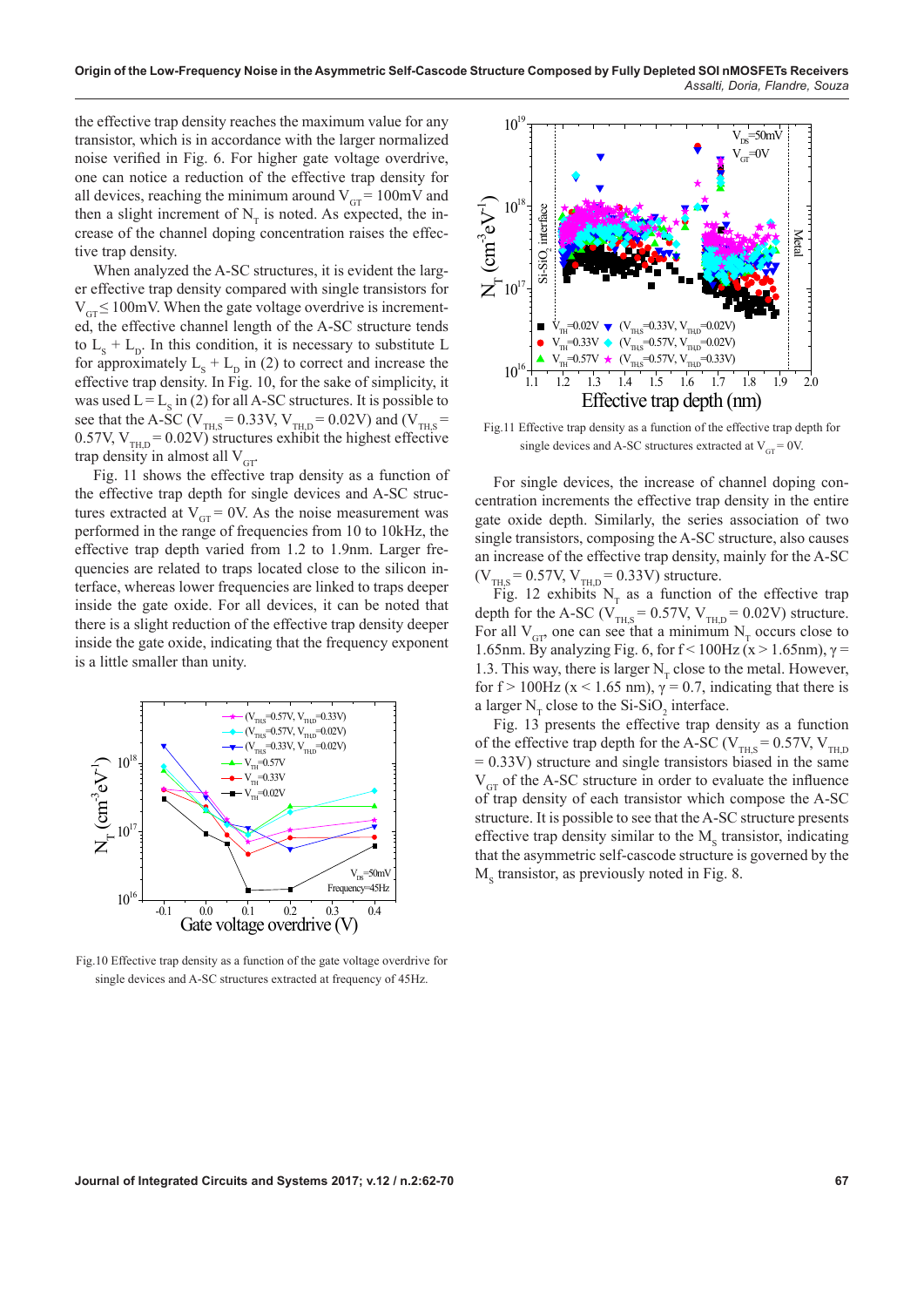

Fig.12 Effective trap density as a function of the effective trap depth for the A-SC ( $V_{TH,S} = 0.57V$ ,  $V_{TH,D} = 0.02V$ ) structure extracted at different  $V_{GT}$ .



Fig.13 Effective trap density as a function of the effective trap depth for the A-SC ( $V_{\text{THS}}$  = 0.57V,  $V_{\text{THD}}$  = 0.33V) structure and single transistors.

## *B. LFN – saturation regime*

Since analog circuits often operate in saturation, the noise in this regime has also been evaluated. When the devices are biased at high  $V_{DS}$ , 1/f noise continues to be the dominant noise characteristic at low frequencies, whereas at high frequencies 1/f2 noise component arises as presented in

Fig. 14, where  $S<sub>td</sub>$  is plotted against frequency for the A-SC  $(V_{TH,S} = 0.33V, V_{TH,D} = 0.02V)$  (A),  $(V_{TH,S} = 0.57V, V_{TH,D} =$ 0.02V) (B) and ( $V_{TH, S} = 0.57V, V_{TH, D} = 0.33V$ ) (C) structures biased at  $V_{DS} = 0.7V$  and different  $V_{GT}$ . One can see for all A-SC structures no significant influence of  $V_{GT}$  on  $S_{Id}$  at low frequencies, only when the g-r noise becomes important there is a dependence on  $V_{GP}$ , which is related to the variation of the Lorentzian corner frequency. Apparently, the Lorentzian-like noise starts at the same frequency for the A-SC structures of same  $V_{GT}$  and this frequency is approximately equal to 1kHz at  $V_{GT} = 200$ mV. By increasing  $V_{\text{cr}}$ , the corner frequency increments, being the 1/f noise the dominant noise component.

In Fig. 15,  $S_{\text{Id}}/I_D^2$  is plotted against frequency for the A-SC ( $V_{TH, S} = 0.57V$ ,  $V_{TH, D} = 0.02V$ ) structure at several  $V_{GT}$  According to this figure, higher  $V_{GT}$  reduces  $S_{Id}/I_D^2$  as obtained in the linear regime, since there are more carriers flowing in the channel. This way, the capture or emission of any carrier by traps causes a lower impact on  $I_{D}$ , maintaining its value and hence reducing  $S_{\rm Id}/I_{\rm D}^2$ . Also, the Lorentzianlike noise is shifted to higher frequencies as  $V_{GT}$  increases. By comparing with Fig. 6,  $S_{\text{Id}}/I_{\text{D}}^2$  is larger at  $V_{\text{GT}} = 200 \text{mV}$ when the device operates in the saturation regime due to the larger electric field close to the drain, which induces a greater charge trapping in the gate oxide, since the tunneling current through the gate becomes especially important when the transistor operates in this regime. This way, there is an increase of the trap density, which causes an increment in the low-frequency noise [21].



Fig. 14 Drain current noise spectral density as a function of the frequency for the A-SC ( $V_{TH,S} = 0.33 V, V_{TH,D} = 0.02 V$ ) (A), ( $V_{TH,S} = 0.57 V, V_{TH,D} = 0.02 V$ 0.02V) (B) and ( $V_{\text{TH,S}}$  = 0.57V,  $V_{\text{TH,D}}$  = 0.33V) (C) structures extracted at several  $V_{GT}$  in saturation ( $V_{DS} = 0.7V$ ).



ournal of Integrated C<del>îrcials and Systems</del> 2017; v.12 / n.2:62-70 ماد Journal of Integrated C<del>îrcials and Systems</del> 2017; v.12 / n.2:62-70 Fig.15 Normalized drain current noise spectral density as a function of the frequency for the A-SC ( $V_{TH,S} = 0.57V$ ,  $V_{TH,D} = 0.02V$ ) structure biased at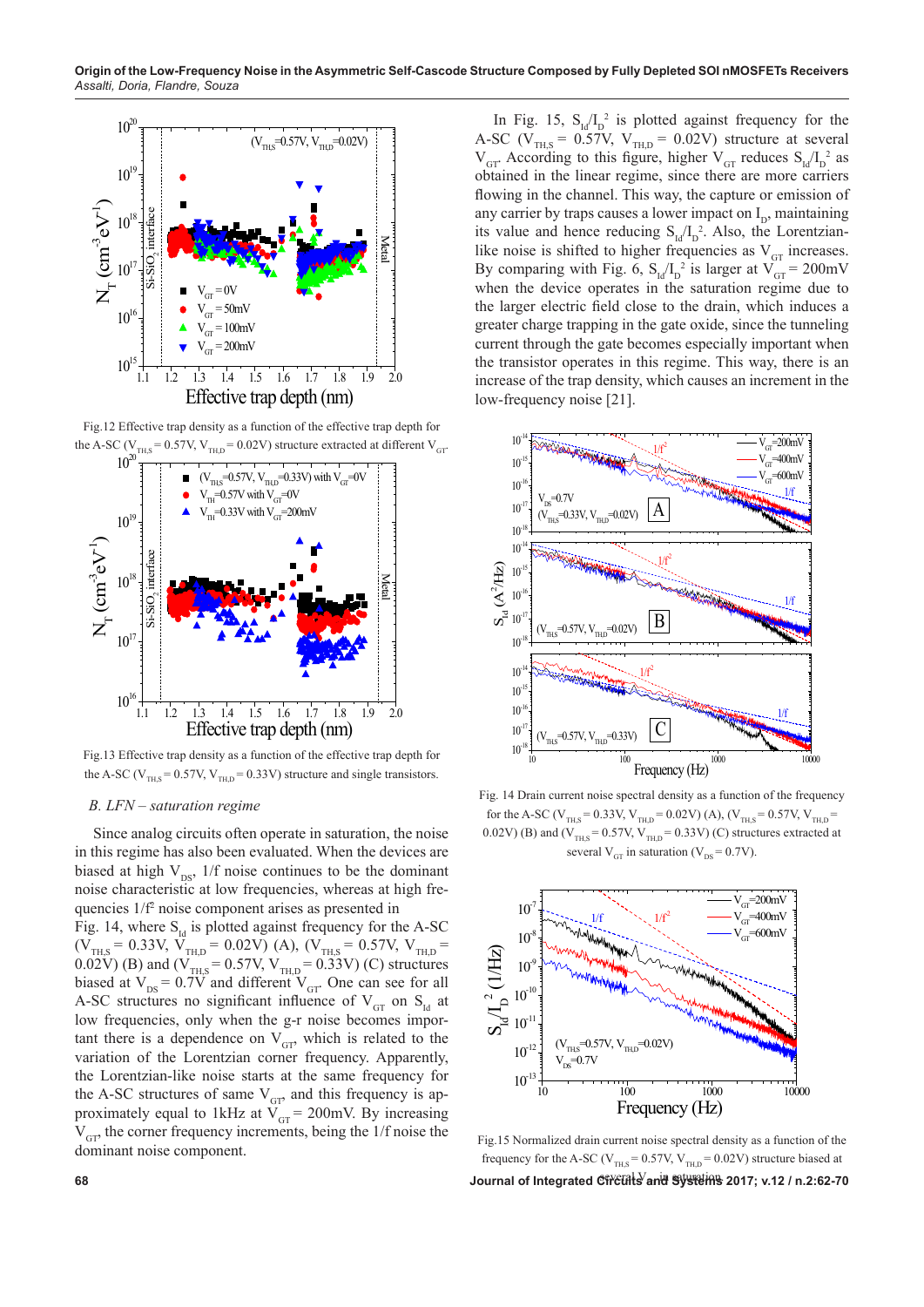Fig. 16 presents  $S<sub>ld</sub> / I<sub>D</sub>$ <sup>2</sup> plotted against frequency extracted at  $V_{GT}$  = 200mV (A), 400mV (B) and 600mV (C). One can see that the A-SC ( $V_{THS}$  = 0.57V,  $V_{THD}$  = 0.33V) structure exhibits the largest normalized noise in the entire frequency spectrum when compared with the other A-SC structures for all  $V_{CD}$  which can be related to the larger channel doping concentration in the transistors which compose the asymmetric self-cascode structure, degrading the quality of the gate oxide and the silicon interface. As observed before, the corner frequency does not vary among the A-SC structures biased at same  $V<sub>GT</sub>$ .

The curves of  $S_{1d}/I_D^2$  and  $(g_m/I_D)^2$  have been plotted as a function of the drain current in Fig. 17 for A-SC structures biased at  $V_{DS} = 0.7V$  and frequency of 45Hz. As one can see, the curves show the same trends with the drain current for all transistors. This way, by biasing the A-SC structures at high drain voltage, the carrier number fluctuations continue to be the 1/f noise origin.



Fig. 16 Normalized drain current noise spectral density as a function of the frequency extracted at  $V_{GT} = 200 \text{mV (A)}, V_{GT} = 400 \text{mV (B)}$  and  $V_{GT} =$ 600mV (C) for A-SC structures.



Fig.17 Normalized drain current noise spectral density (left axis, closed symbols) and  $(g_m/I_p)^2$  (right axis, open symbols) as a function of the drain current for A-SC structures extracted at frequency of 45Hz.

In order to compare the A-SC structures for different inversion levels, the normalized noise has been plotted as a function of the transconductance to drain current ratio for A-SC structures extracted at frequency of 45Hz in Fig. 18. Based on this figure, one can see similar normalized noise between the A-SC ( $V_{TH,S} = 0.33V$ ,  $V_{TH,D} = 0.02V$ ) and ( $V_{TH,S}$ = 0.57V,  $V_{TH,D}$  = 0.02V) structures. The highest  $S_{Id}/I_D^2$  has been observed for the A-SC ( $V_{\text{THS}}$  = 0.57V,  $V_{\text{THD}}$  = 0.33V) structure since the larger channel doping concentration reduces the drain current as well as increases the effective trap density.

# **V. Conclusions**

The low-frequency noise of the A-SC structures of different channel doping concentrations has been analyzed in the linear and saturation regimes and compared with single transistors. At low  $V_{DS}$ , it has been found that the drain current noise spectral density is of  $1/f$  type for all  $V_{GT}$ . However, at  $V_{\text{GT}} = -100$ mV, it has also been observed the presence of Lorentzians. The operation in the subthreshold regime has incremented the normalized noise, since the little amount of carriers in the channel makes the carrier trapping